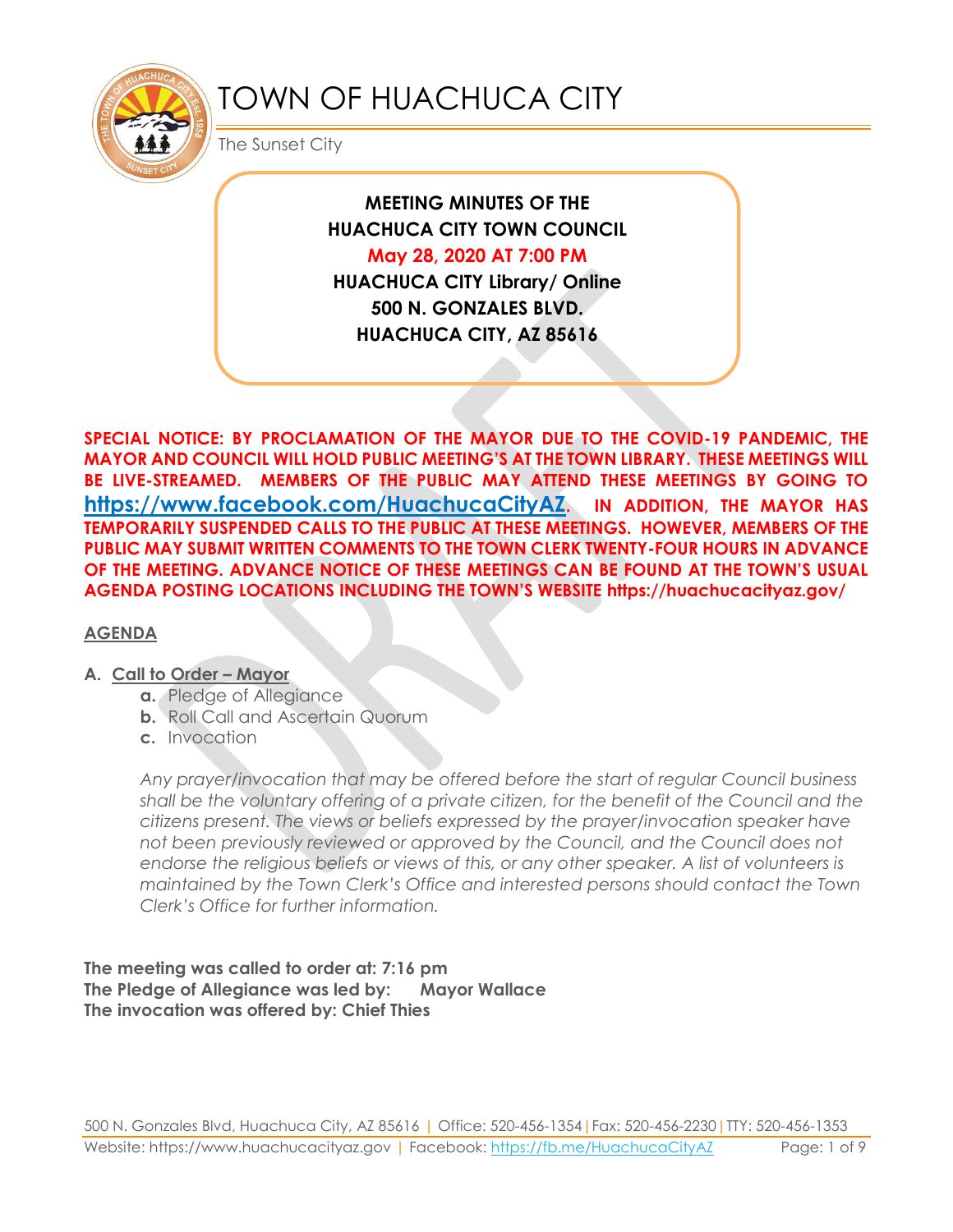**Roll Call**

| Individual              | <b>Position</b>      | Present  | <b>Absent</b> |
|-------------------------|----------------------|----------|---------------|
| Johann Wallace          | Mayor                | Χ        |               |
| Donna Johnson           | Mayor Pro-Tem        | Χ        |               |
| Debra Trate             | Councilor            | By Phone |               |
| Christy Hirshberg       | Councilor            | X        |               |
| <b>Joy Banks</b>        | Councilor            | X        |               |
| Cynthia Butterworth     | Councilor            |          |               |
| Jean Post               | Councilor            | X        |               |
| Philip Cushman          | <b>Town Manager</b>  | X        |               |
| Janine Rustine          | <b>Town Clerk</b>    | X.       |               |
| <b>Thomas Benavidez</b> | <b>Town Attorney</b> | By phone |               |

#### **B. Call to the Public – Mayor TEMPORARILY SUSPENDED – WRITTEN COMMENTS MAY BE SUBMITTED TO THE TOWN CLERK**

*A.R.S. 38-431.01 states the Public Body may make an open call to the public during a public meeting, subject to reasonable time, place and manner restrictions, to allow individuals to address the public body on any issue within the jurisdiction of the Public Body. At the conclusion of an open call to the public, individual members of the Public Body may respond to criticism made by those who have addressed the Public Body, may ask staff to review a matter or may ask that a matter be put on a future agenda. However, members of the Public Body shall not discuss or take legal action on matters raised during an open call to the public unless the matters are properly noticed for discussion and legal action.*

## **C. Consent Agenda - Mayor**

*All items listed in the Consent Agenda are considered routine matters and will be enacted by one motion of the Council. There will be no separate discussion of these items unless a Member of the Town Council requests that an item or items be removed for discussion. Council Members may ask questions without removal of the item from the Consent Agenda. Items removed from the Consent Agenda are considered in their normal sequence as listed on the agenda, unless called out of sequence.*

- **C.1.** Consider approval of the minutes of the Council meeting held on May 14th, 2020.
- **C.2.** Consider approval of the minutes of the Council Work session held on May 14th, 2020
- **C.3.** Consider approval of the Payment Approval Report in the amount of \$41,462.62

| Motion C: Open item for discussion and/or action | Action: Open                     |  |
|--------------------------------------------------|----------------------------------|--|
| <b>Moved by: Mayor Wallace</b>                   | Seconded by: Councilor Hirshberg |  |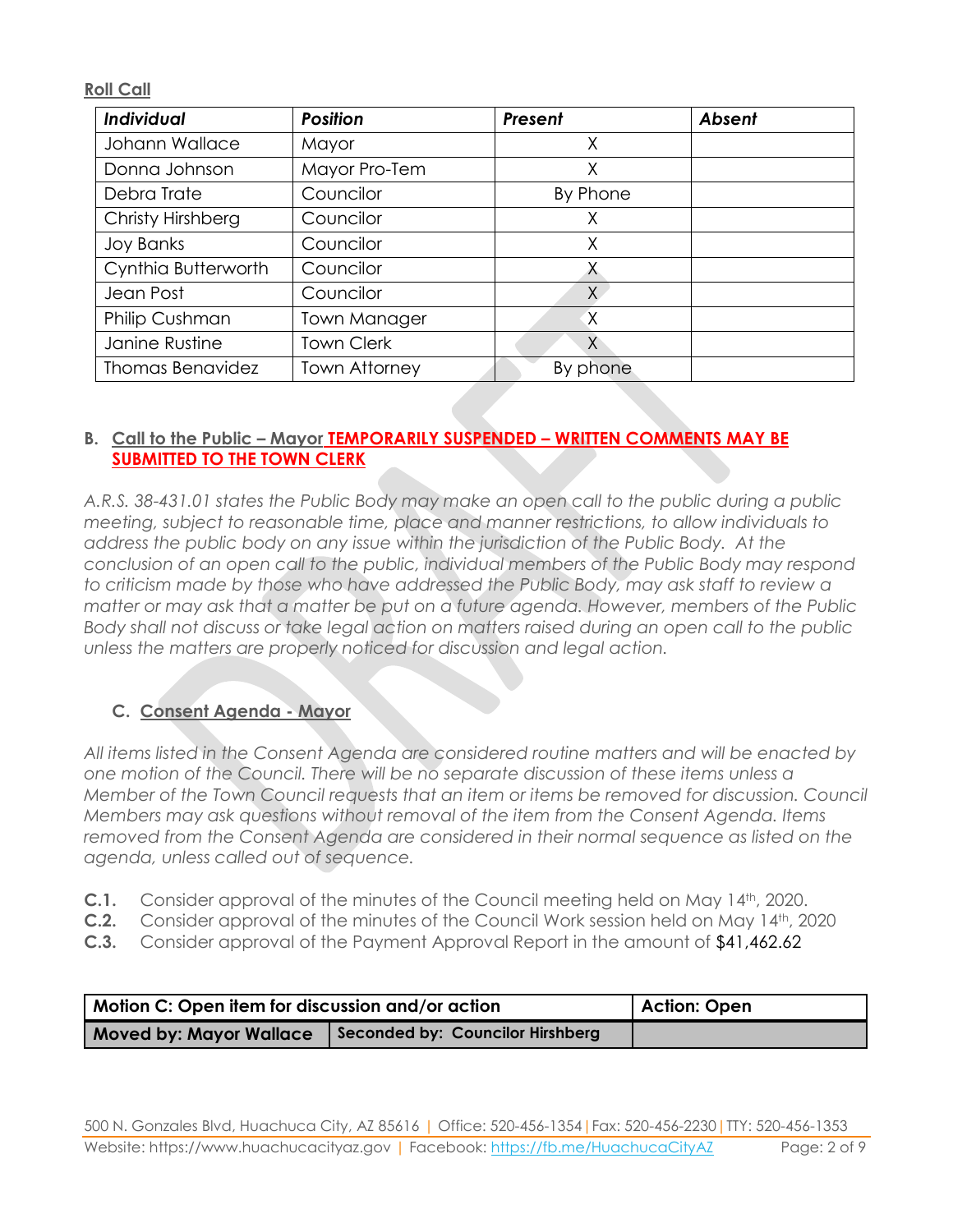| <b>Motion C:</b>                                 |           |  | Action: Approved |
|--------------------------------------------------|-----------|--|------------------|
| Moved by: Mayor Wallace   Seconded by: Councilor | Hirshberg |  |                  |

# **D. Unfinished Business before the Council – Mayor**

*Public comment* **TEMPORARILY SUSPENDED – WRITTEN COMMENTS MAY BE SUBMITTED TO THE TOWN CLERK** *will be taken at the beginning of each agenda item, after the subject has been announced by the Mayor and explained by staff. Any citizen, who wishes, may speak one time for five minutes on each agenda item before or after Council discussion. Questions from Council Members, however, may be directed to staff or a member of the public through the Mayor at any time.*

**D.1. Discussion and/or Action [Director Harvey]:** Update on progress towards reopening of the Town pool.

| Motion D.1: Open item for discussion and/or action | Action: Open                     |  |
|----------------------------------------------------|----------------------------------|--|
| <b>Moved by: Mayor Wallace</b>                     | Seconded by: Councilor Hirshberg |  |

Director Harvey: Public Works worked hard and got the pool up and running and almost ready for opening. They power washed the whole pool. We're still having a bit of staffing issues but we are getting applications. We are hoping to open June 18th. I have gotten some good guidelines from the CDC. We will hire someone just to do just cleaning so the lifeguards can concentrate on their jobs. We will move all the furniture out so we don't have to constantly clean it.

| Motion D.1: Direct towards opening | Action: Approved      |     |              |  |
|------------------------------------|-----------------------|-----|--------------|--|
| Moved by: Mayor Wallace   Seconded | <b>ProTem Johnson</b> | bv: | <b>Mayor</b> |  |

## **E. New Business Before Council - Mayor**

*Public comment* **TEMPORARILY SUSPENDED – WRITTEN COMMENTS MAY BE SUBMITTED TO THE TOWN CLERK** *will be taken at the beginning of each agenda item, after the subject has been*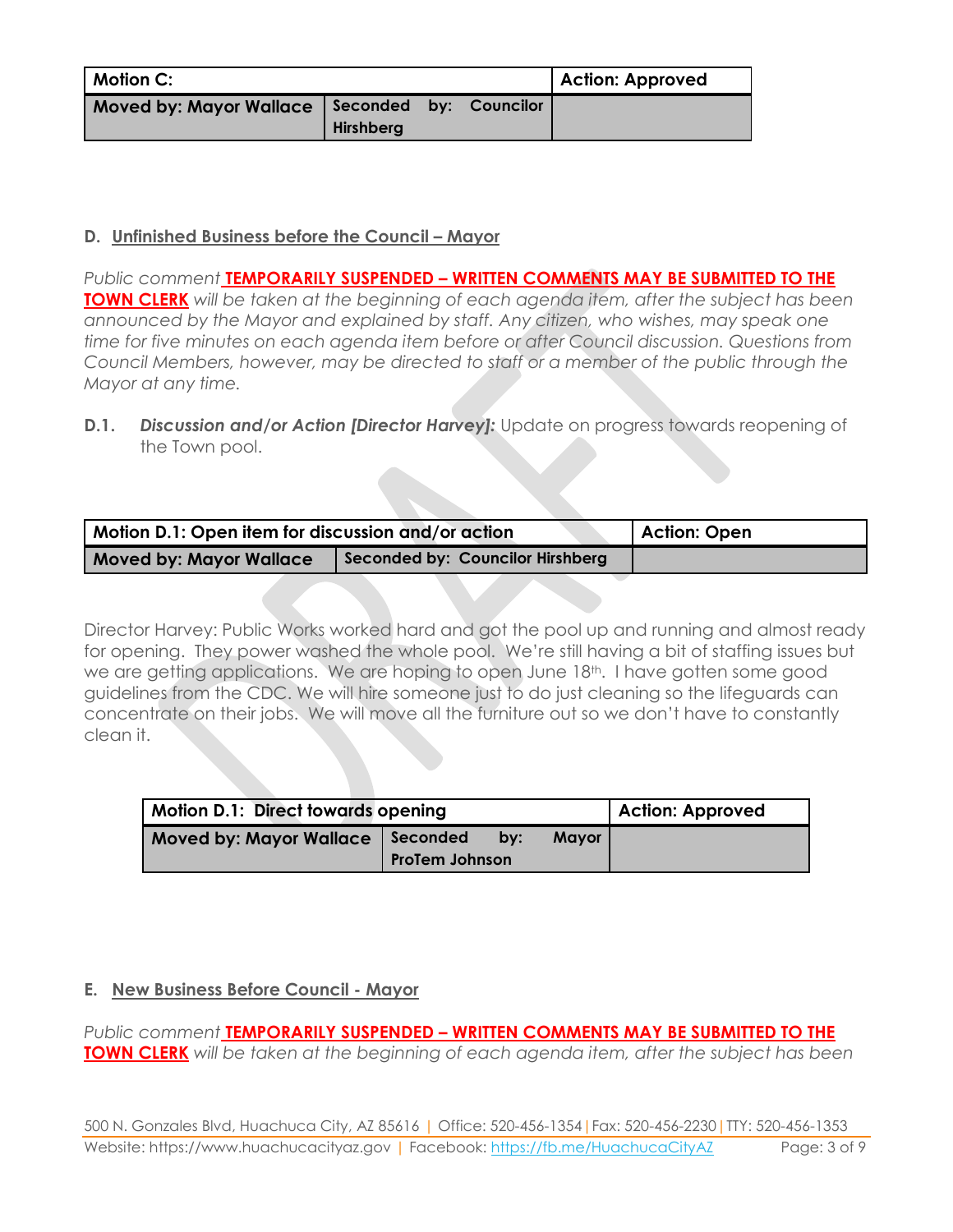*announced by the Mayor and explained by staff. Any citizen, who wishes, may speak one time for five minutes on each agenda item before or after Council discussion. Questions from Council Members, however, may be directed to staff or a member of the public through the Mayor at any time.* 

**E.1 Discussion and /or Action [Spencer Forsberg]:** May 2020 Town Finance Report

| Motion E.1: Open item for discussion and/or action | Action: Open                   |     |                  |  |
|----------------------------------------------------|--------------------------------|-----|------------------|--|
| <b>Moved by: Mayor Wallace</b>                     | Seconded<br><b>Butterworth</b> | by: | <b>Councilor</b> |  |

Spencer Forsberg: 83% through fiscal year. I just want to point out that we are in the black and there savings accounts have been built up this year.

Monthly revenue for April \$135,210.73 and for the year \$1,707,745.80

Expenditures for April \$222,448.89

Water \$19,689.46 Sewer \$13,932.04 Landfill \$2,553.31

**E.2 Discussion and/or Action [Director Vu]:** RESOLUTION 2020-07 ESTABLISHING A SALARY EQUIVALENT FOR PURPOSES OF COMPUTING WORKERS' COMPENSATION INSURANCE PREMIUMS AND COMPENSATION BENEFITS FOR VOLUNTEERS.

| Motion E.2: Open item for discussion and/or action |         |  |              |        | <b>Action: Open</b> |
|----------------------------------------------------|---------|--|--------------|--------|---------------------|
| Moved by: Mayor Wallace Seconded by:               | Johnson |  | <b>Mavor</b> | ProTem |                     |

**Manager Cushman:** This is for workers compensation if we have any volunteers, we have estimated we will have 10 volunteers.

**Mayor Wallace**: We will have to change the resolution to reflect the changes we want. Ten volunteers and then the jobs we want which are police, library, administrative tasks and senior center.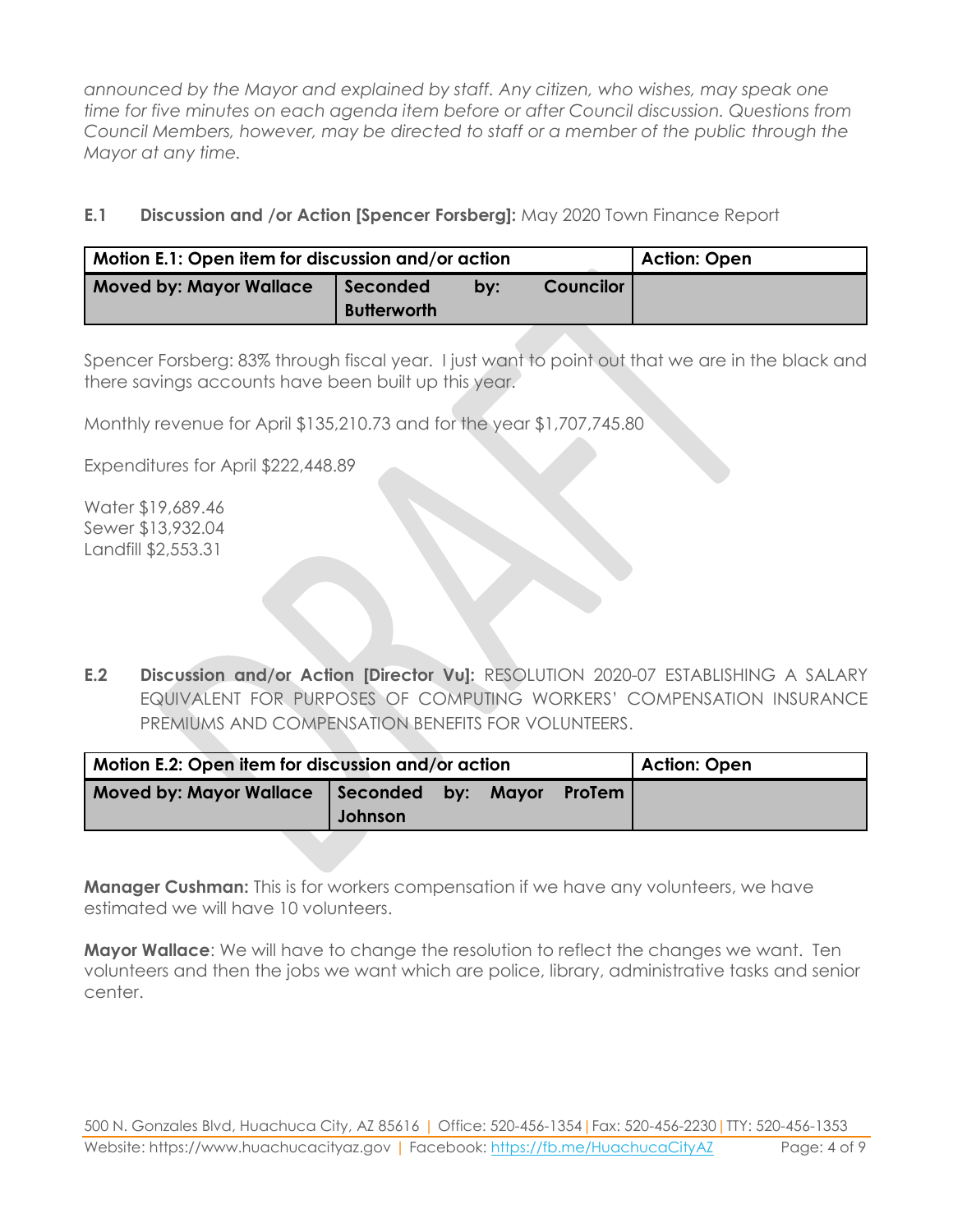| <b>Motion E.2: With Changes made by Council</b>  | Action:   |  |
|--------------------------------------------------|-----------|--|
| Moved by: Mayor Wallace   Seconded by: Councilor | Hirshberg |  |

**E.3 Discussion and/or Action [Director Vu]:** RESOLUTION 2020-08 AUTHORIZING PARTICIPATION AND MEMBERSHIP IN THE ARIZONA MUNICIPAL RISK RETENTION POOL, AN ARIZONA NONPROFIT CORPORATION, FOR WORKERS' COMPENSATION AND EMPLOYERS' LIABILITY INSURANCE COVERAGE.

| Motion E.3: Open item for discussion and/or action | Action: Open                     |  |
|----------------------------------------------------|----------------------------------|--|
| <b>Moved by: Mayor Wallace</b>                     | Seconded by: Councilor Hirshberg |  |

**Manger Cushman:** This is for workers compensation for the rest of the employees.

| Motion E.3:                                      |                    | <b>Action: Approved</b> |
|--------------------------------------------------|--------------------|-------------------------|
| Moved by: Mayor Wallace   Seconded by: Councilor | <b>Butterworth</b> |                         |

**E.4 Discussion and/or Action [Director Vu]:** Authorization of Finance Clerk to select a provider for medical, voluntary vision, and voluntary dental insurance coverage for Town employees.

| Motion E.4: Open item for discussion and/or action |                                      |  |  |  | Action: Open |
|----------------------------------------------------|--------------------------------------|--|--|--|--------------|
| <b>Moved by: Mayor Wallace</b>                     | Seconded by: Mayor ProTem<br>Johnson |  |  |  |              |

**Manager Cushman:** Because of the resignation of our finance clerk another employee Gerri Sullivan will be doing the presentation. Ms. Sullivan used to sell insurance so she had knowledge of insurance.

#### **Gerri Sullivan**:

Current Employer cost for one year - \$116,488 (\$9,707 monthly) Renewal Employer cost for one year – \$123,396 (\$10,283 monthly)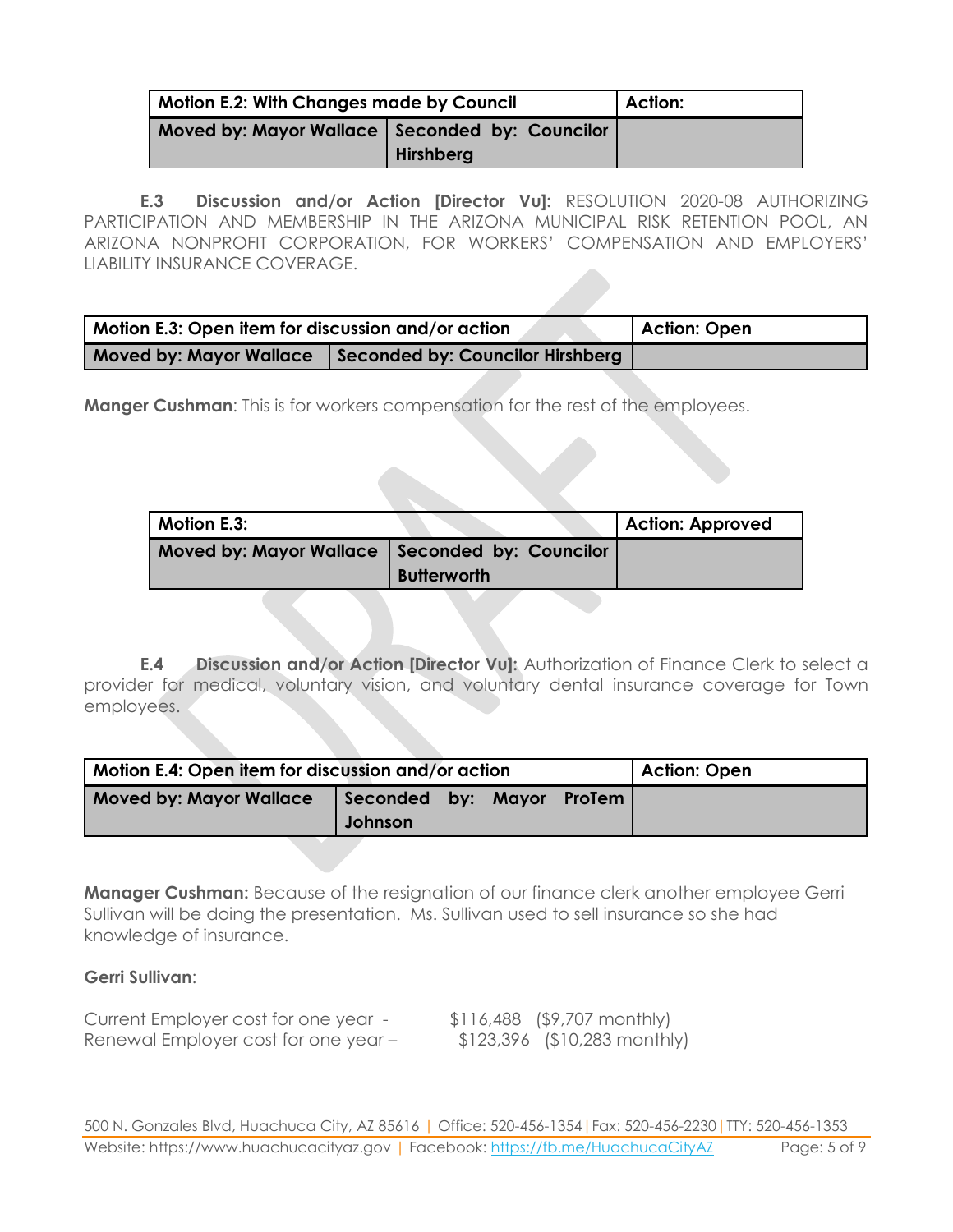Increase rate of 5.5% (the average increase is 10% - 12%) \$6,908 (\$576 monthly) Per Pay Period Employee only rate would stay the same (13 employees currently use) at \$25; +spouse increase to \$388.98(1 employee currently uses); +kids increase to \$370.77(0 employees use); +family increase to \$862.17(0 employees use)

This would be leaving the current medical plan as is and continuing with VSP Vision and Principal Dental, both remaining 100% paid by the employee (current usage: 9 employees only, 2 +spouse, 1 +kids, and 2 family each for vision and dental) –for employees rates and coverage on Principal Dental vs CIGNA Dental

Minimal coverage changes –

Employees would still be able to take advantage of the dental insurance for their family without having the expense of the medical family plan.

Rate is locked in

CIGNA would give an overall discount for combining the medical and dental coverage Keeping same coverage for medical and adding dental, the yearly premium would be \$120,876 (\$4,388 increase, down from \$6,908 of a straight renewal of our current) Increase rate of 3.49%, to \$10,073 monthly

Per Pay Period Employee only rate would remain \$25; +spouse increase to \$382.05; +kids increase to \$364.19; Family increase to \$846.24.

The same minimal coverage changes –

The only way for an employee to insure their spouse, kids, or family for dental would be to purchase the family medical plan, which may be cost prohibitive to some employees who currently purchase the dental separately.

Rate is locked in

Blue Cross Blue Shield

Quoted Employer premium for the year - \$122,576 (4.85% increase to the current CIGNA premium)

Similar coverage, deductibles, copays, and max out of pocket –

Employees could still opt to take the individual vision and dental coverages, with minimal increases –

Premium not locked in and could increase significantly, based on final enrollment

United Healthcare

Quoted Employer premium for the year - \$119,366 (2.29% increase to current CIGNA premium)

Similar Coverage

Employees could still opt to take the separate vision and dental coverages with minimal rate changes –

Significant increase to Employee deductibles

Increase to max out of pocket for in network and out of network for both individuals and families –

Increase to copays for both primary care and specialists

Premium not locked in and could increase significantly, dependent on final enrollment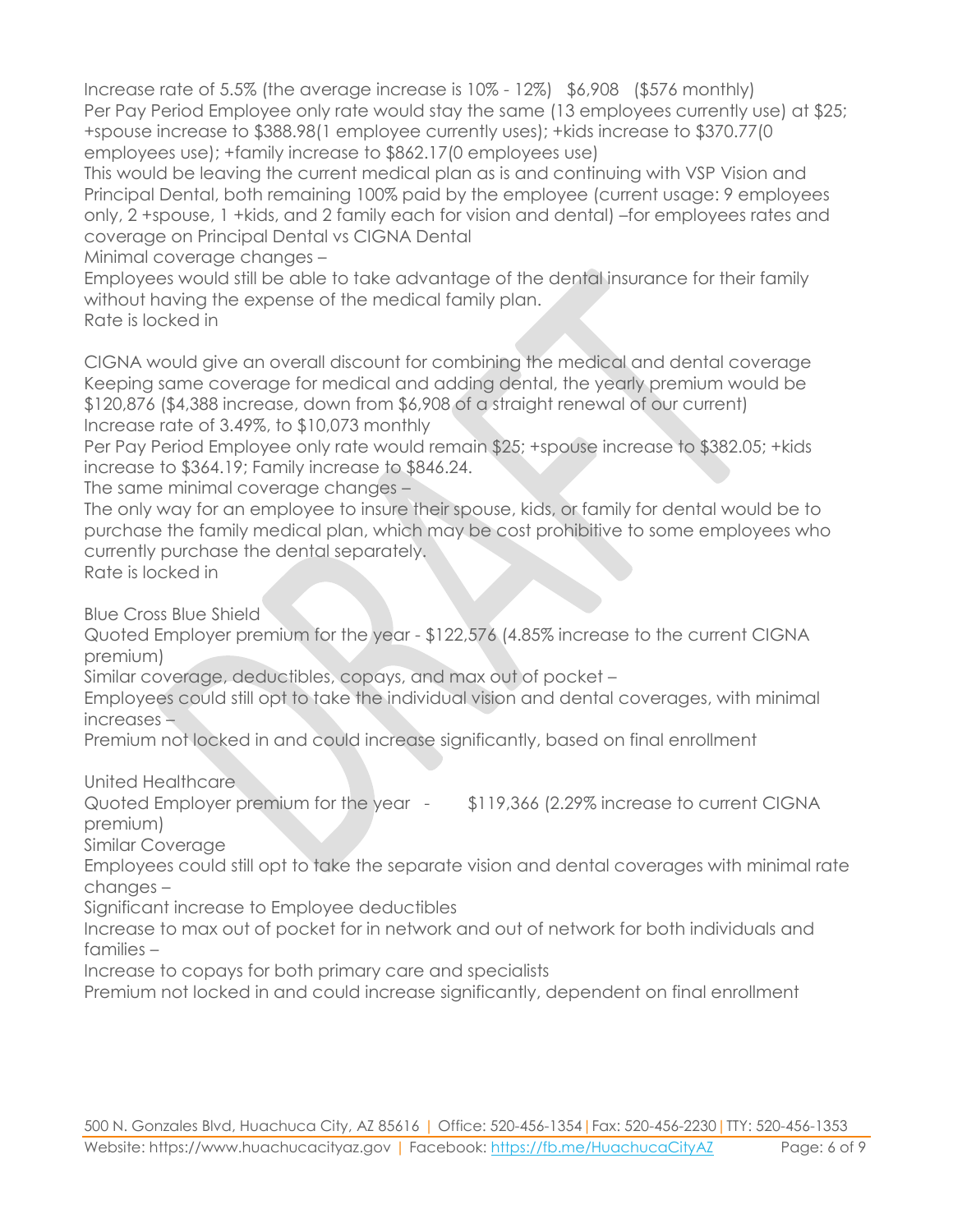**Gerri Sullivan**: We have to look at the deductible for the employee on top of the cost from the city. If the deductible is too high our employees will have a hard time paying for the cost out of pocket. I recommendation would be to stay with what we have currently which is CIGNA for health insurance, Principal dental for dental and VSP for vision.

**Manager Cushman:** I also think a little stability right now would be good for everyone.

| <b>Motion E.4: Direct Ms. Sullivan to make decision</b> | Action: Approved |  |
|---------------------------------------------------------|------------------|--|
| Moved by: Mayor Wallace   Seconded by: Councilor        |                  |  |
|                                                         | <b>Hirshberg</b> |  |

**E.5 Discussion and/or Action [Director Harvey]:** Authorization for termination of Contract with Yavapai County for "ERATE" [discounted telecommunications and internet access] consulting services.

| Motion E.5: Open item for discussion and/or action |                                |     |                  | Action: Open |
|----------------------------------------------------|--------------------------------|-----|------------------|--------------|
| <b>Moved by: Mayor Wallace</b>                     | Seconded<br><b>Butterworth</b> | by: | <b>Councilor</b> |              |

**Direct Harvey:** Through ERATE we were able to bring fiber to our Library. The gentleman who is our ERATE consultant did not properly do the paperwork. We are not the only one he did not do the paperwork correctly with but we will have to pay for his mistakes. We will be on the hook for \$42,000. I'm working with Century Link to set up a five year repayment plan. I will also be looking for grants to help bring in money to the town to offset the cost. I can't use grants to pay for this but we can get grants for other things which will help the town recover the costs.

| Motion E.5:                                      |             | <b>Action: Approved</b> |
|--------------------------------------------------|-------------|-------------------------|
| Moved by: Mayor Wallace   Seconded by: Councilor | <b>Post</b> |                         |

**E.6 Discussion and/or Action [Manager Cushman]**: Approval to engage First West Properties to manage or sell newly acquired commercial property located at 830 Arizona Street.

| Motion E.6: Open item for discussion and/or action |         |  |       |               | Action: Open |
|----------------------------------------------------|---------|--|-------|---------------|--------------|
| Moved by: Mayor Wallace   Seconded by:             | Johnson |  | Mavor | <b>ProTem</b> |              |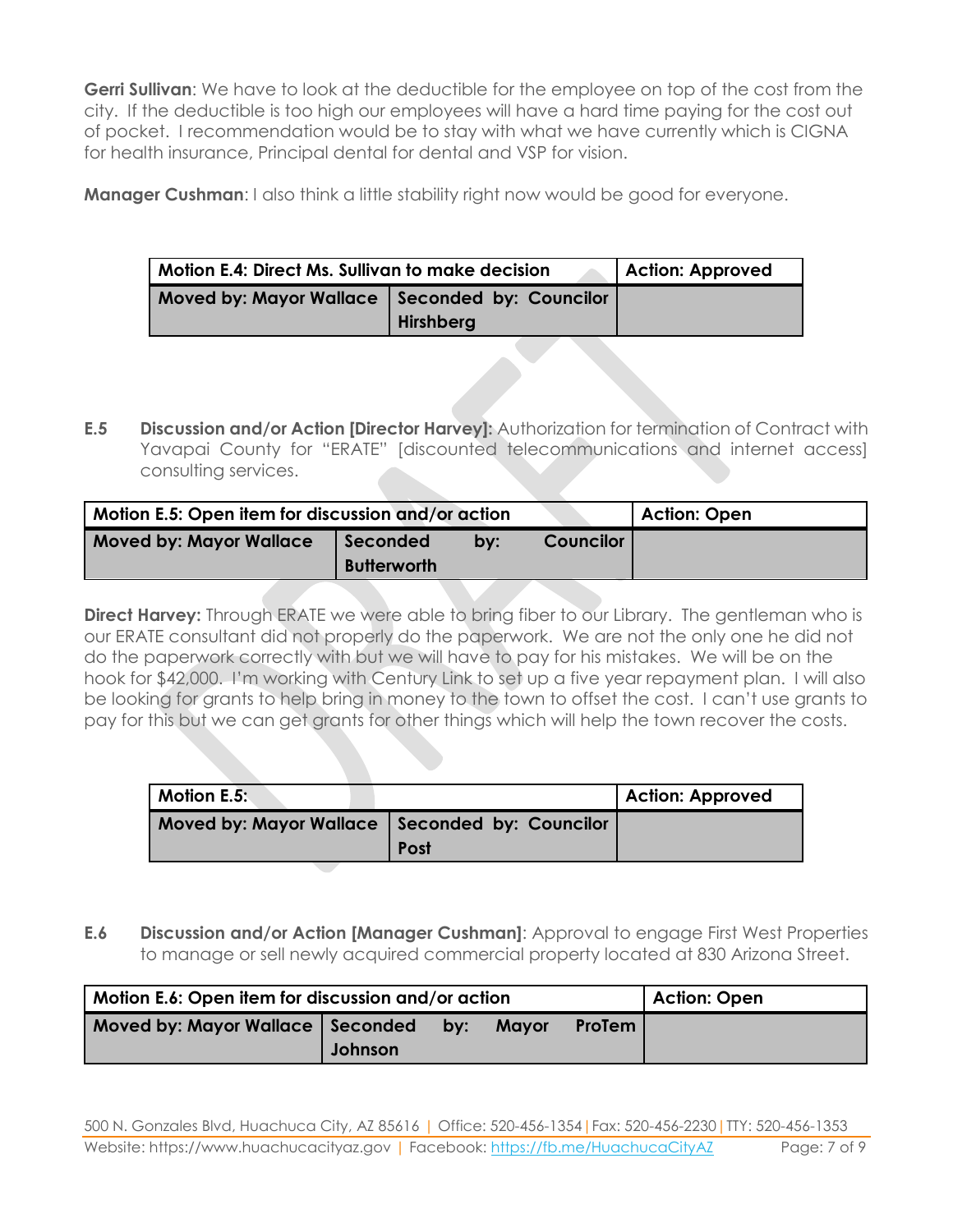**Manager Cushman:** One of the things we're not designed to do as a town is to manage commercial property or sell. Based on a recommendation from our building official he suggested that we go find a commercial real estate company to lease it and perhaps sell it. One of the challenges are is that the price that we paid for that building is way above market price and it's competing against nicer buildings in in better locations. But what's different about First West is the proprietor there. Mr. Frank Morrow is also the executive director of the Sierra Vista Area IDA Industrial Development Association. So, that's something extra that you would get from this commercial real estate company that you might not get from a different one and what IDAs can do is that they can help a business coming in with some of the financing options that of municipal can't do.

**Councilor Banks**: Should we take this out to bid?

**Councilor Hirshberg**: A one year contract seems long.

Attorney Benavidez: A one year contract really isn't that long since it takes longer with commercial buildings. I believe Mr. Cushman has done his research and done the direct solicitation.

**Councilor Post:** Six percent fee is really fabulous for a commercial building.

**Manager Cushman:** I will provide updates**.** 

| <b>Motion E.6:</b>                               |             | <b>Action: Approved</b> |
|--------------------------------------------------|-------------|-------------------------|
| Moved by: Mayor Wallace   Seconded by: Councilor | <b>Post</b> |                         |

- **F. Manager's Report: The finance manager put in her resignation so we are looking for a new finance Director. We have people who have stepped in to help do the many jobs that need to be done. I had a very good meeting last week on Code enforcement with Chief Bidon, Dr. Johnson and Chief Thies on cleaning up the town. On the economic development side I have received some calls interested in the town. There will be a COVID testing blitz through Chiricahua Mobile Health Clinic on June 4th at 7am-9am in the Senior Center parking lots.**
- **G. Items to be placed on future agendas: Executive session to discuss all the changes that are happening**
- **H. Reports of Current Events by Council:** Councilor Butterworth the SVMPO meeting. Councilor Banks: That was a good meeting with some discussion on lowering the speed limit through the Town. We also had the Emergency Signal kickoff meeting today with almost everyone who is working on the project. We are talking about doing a ground breaking for the Signal. Mayor Wallace: We are still operating under the COVID orders, I will be looking through everything and maybe doing another proclamation. I am looking to going back to council chambers for our next meeting. I want do address a comment from a resident who asked why we're not wearing masks. It is too hard to hear us without the masks and we want to make sure everyone can hear us and to make sure we are being transparent.